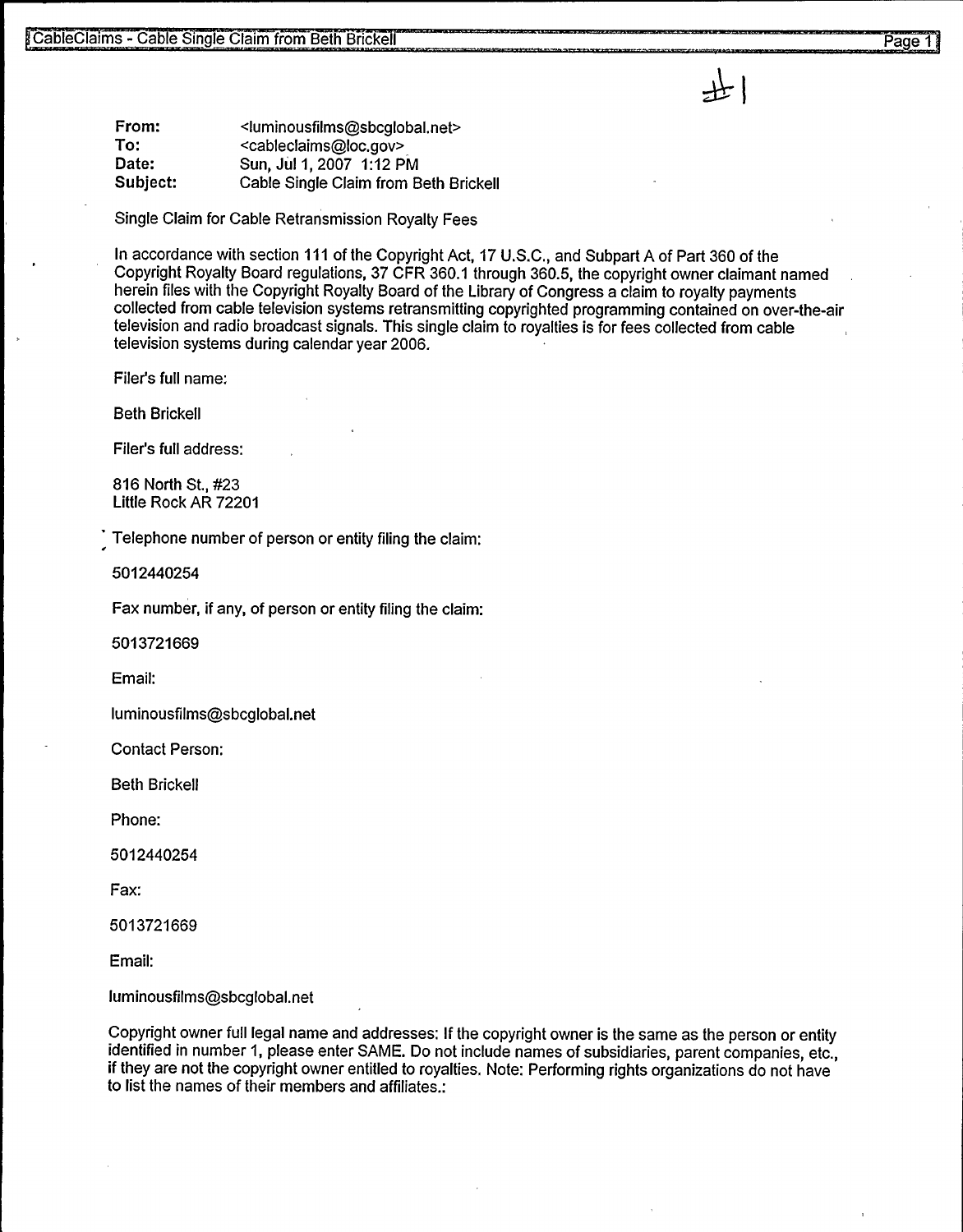## same

A general statement of the nature of the copyright owner's work or works (e.g., motion picture, syndicated television series, sports broadcast, music, news, and other station-produced programming.):

motion picture and musical score

 $\hat{\textbf{a}}$ 

Example(s): Below, provide at least one example of a secondary retransmission of either a non-music (Example A) or music (Example B) work by filling in the blanks.

Example A (Non-Music): The copyrighted broadcast program Mr. Christmas was the subject of a primary transmission made by broadcast station WTTW, which is licensed to the city of Chicago, located in the state of Illinois, on December 25, 2006 and was retransmitted by cable system Insight Communications, which serves the community of (city) Rockford, (state) Illinois.

Claim submitted at 13:12 on 7/1/07.